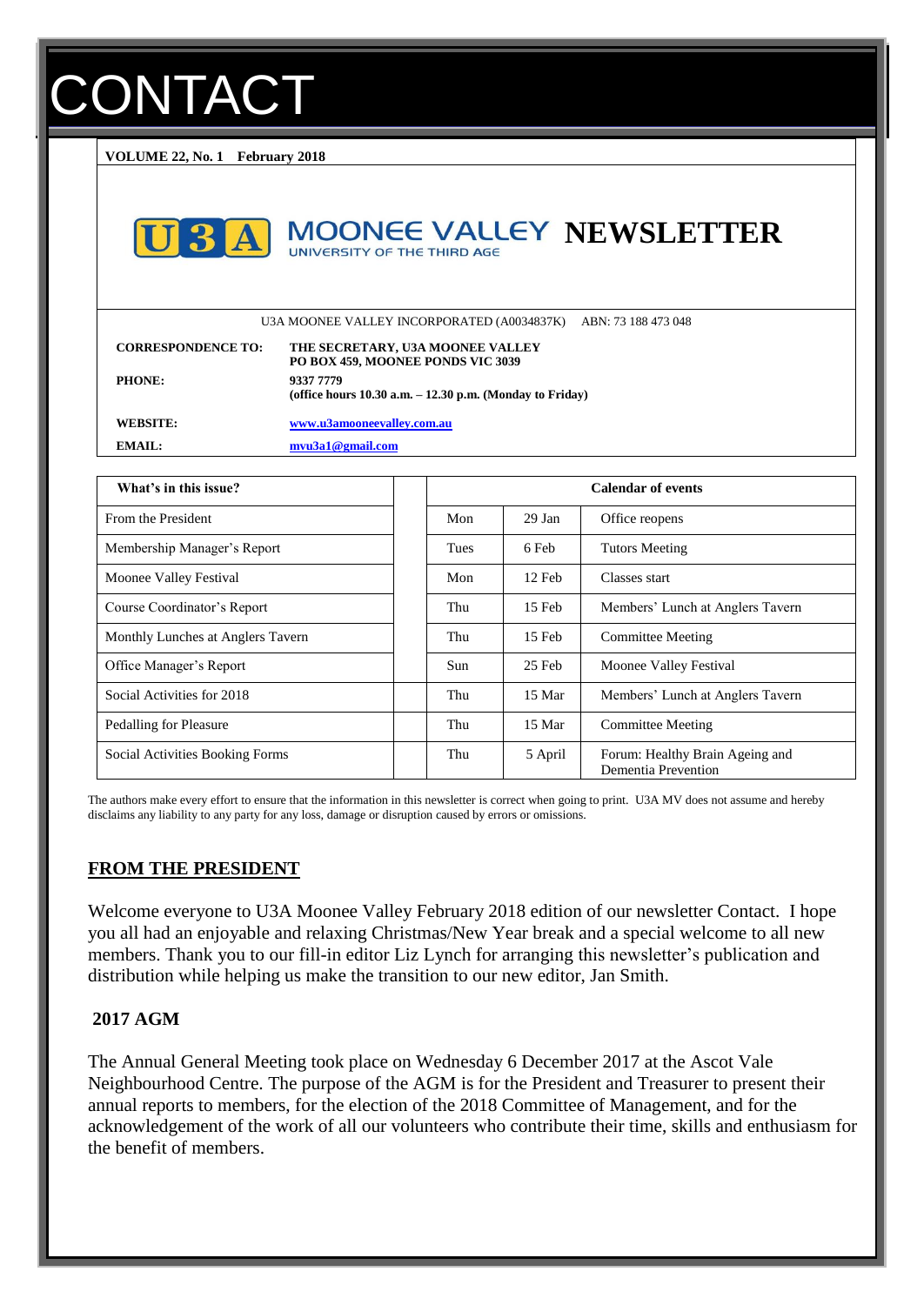Seventy-seven members attended the AGM as well as guests Danny Pearson, State Member for Essendon and Judy Maddigan former MP and ardent supporter of community groups.

## **20 Year Anniversary Celebrations**

The anniversary celebrations were the main feature of 2017. Five successful events were held during the year.

- 1. Visual Pot Pourri 12 April. Thanks to Maurice and Marjorie Majury for collating this interesting assortment of unusual stories and facts.
- 2. Anniversary Lunch 20 June. The lunch was dedicated to our tutors, and was the largest gathering MVU3A has held, with 217 members attending.
- 3. Anniversary Super Quiz 6 July. Thanks to Liz Lynch, Maurice and Marjorie Majury for organising this entertaining and challenging event.
- 4. Show Day 4 October. This was an opportunity for groups to show off their skills. We also raised money as a tribute to Dot Dickson for the Florey Institute Motor Neurone Disease Fund.
- 5. Volunteers' Lunch 5 October. Thanks to Geoff Miller for organising this enjoyable outing.

Thanks to all who contributed to our year of celebration. Special thanks to the Roarers, the small group responsible for organising our wonderful 20th Anniversary Celebrations.

## **2018 Committee of Management**

Five committee positions were due for election in 2017. They were President, Secretary, and three Ordinary Members, each for a two-year term.

Five nominations were received and those members were elected unopposed. The members of the 2017 Committee of Management are:

President: Brian Smith Vice President: Mandy Heane Treasurer: Maurice Corkill Secretary: Jenny Dwyer Course/Tutor Coordinator: Geoff Miller Membership/Database Manager: Barrie Fenby Venue Coordinator: Edith James Office Manager: Marjorie Ridley Social Activities Coordinator: Heather Feldman Database Assistant: Lorraine Rodger Events co-ordinator: Robert d'Silva Contacts Editor: vacant

## **Acknowledgement of Tutors**

Geoff Miller asked the meeting to acknowledge all the Tutors who provide a huge range of activities for member's enjoyment, and he also acknowledged members who take over classes when tutors are unavailable. Geoff also thanked Terry Rickard who is retiring as property officer after 6 years.

## **Retiring Tutors:**

A number of our tutors are retiring and members gave thanks for their excellent work:

- 1. Margaret Dowsett gave heartfelt thanks to Dot Dickson, croquet tutor, for her patience and sense of humour, and wished her well.
- 2. Peter Lepp spoke about Lou Armarego, art tutor an excellent tutor and friend to all.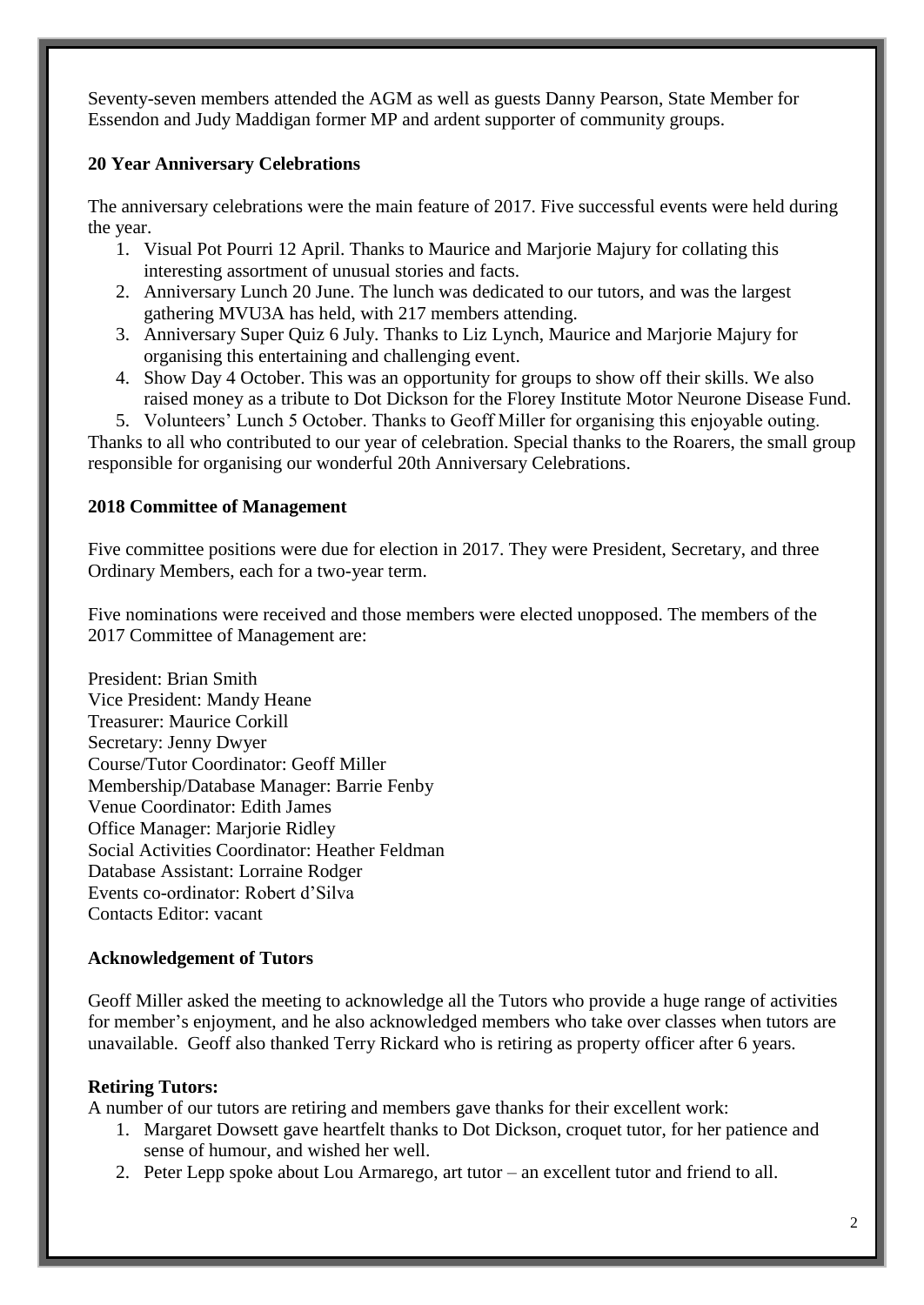- 3. Val Wignall was delighted to speak about Anne Strong, Singing for Fun leader, who has been a marvellous resource for the group.
- 4. Peter Price and Alfred Mansour efforts in computer and photography classes are much appreciated.

Office Manager Marjorie Ridley thanked all Office Volunteers and Debney Meadows Readers for their hard work and patience during a difficult year.

#### **Retiring Committee Members:**

Robyn Temby paid tribute to retiring committee members, Fran Horton and Joan Adams. She spoke of Fran's passion for U3A, as a tutor, committee member, President and a member of Network. She was always welcoming, enthusiastic and practical.

Joan has been an excellent and hard-working editor of Contact, and also always a supportive committee member. Both will be sadly missed.

Judy Maddigan moved a motion from the floor of thanks to Fran.

#### **Retiring President:**

Mandy Heane thanked Robyn for leading MVU3A for the past 5 years through many changes including reforming the Constitution and introducing the online enrolment system, in a friendly, calm and steady manner.

**Proposal to increase membership fees:** The proposal to increase membership fees for the 2019 year was moved by the treasurer Maurice Corkill and seconded by Deirdre Lampard. The proposal was accepted unanimously by members at the AGM. New fees will be as follows:

- 1. New annual membership fee: \$55
- 2. Renew annual membership fee: \$45
- 3. Half yearly membership fee: \$35
- 4. Associate Membership fee: \$35

On behalf of the 2018 committee I wish you a stimulating and rewarding year.

## **Brian Smith**

[president@u3amooneevalley.com.au](mailto:president@u3amooneevalley.com.au)

## **MEMBERSHIP MANAGER'S REPORT**

#### **Badges**

Are you a new member who did not receive a badge, or an ongoing member who needs a replacement badge? Please let your tutor know, or ring the office on 9337 7779 and ask them to put you on the list for a badge.

#### **Sunglasses found**

If you left your sunglasses behind at the enrolment day held at Sam Merrifield library, they may be picked up from the office.

## **Barrie Fenby**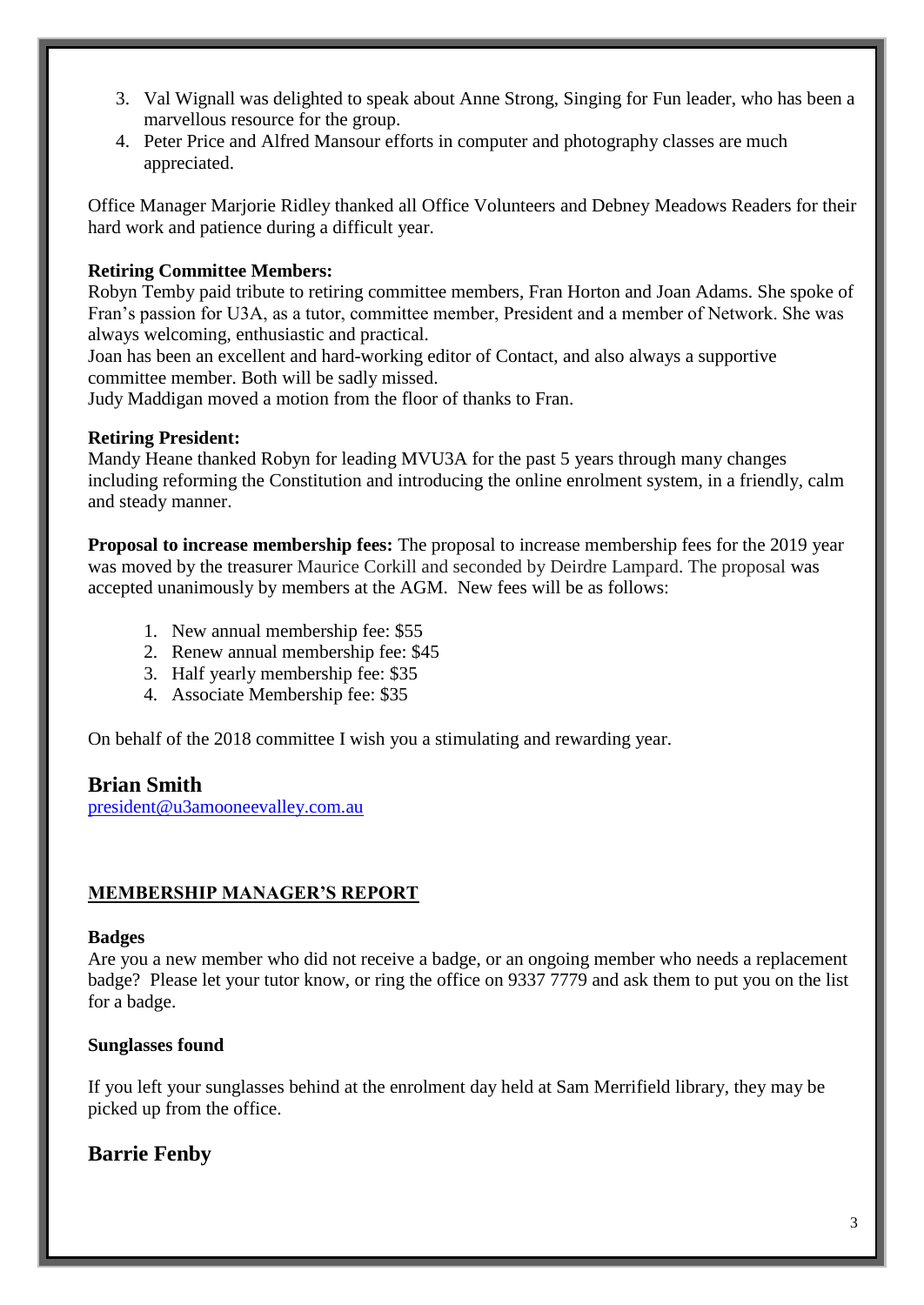## **MOONEE VALLEY FESTIVAL | SUNDAY 25 FEBRUARY | QUEENS PARK**

As the Moonee Valley Festival is a very popular event in our region's calendar, U3A Moonee Valley traditionally has a stand, and we're calling for volunteers to look after our stand at this year's event. We have 2 members on the stand at a time, and rotate every hour or two in a roster system, so if you feel you'd like to be there, chatting about the benefits of U3A Moonee Valley, please let us know by:

- calling our office on 9337 7779, or
- sending an email to [info@u3amooneevalley.com.au](mailto:info@u3amooneevalley.com.au)

and advising your name, best contact phone number and your availability. Thanks in anticipation …..

## **COURSE COORDINATOR'S REPORT**

#### **2018 Courses**

I'm sure you are all looking forward to resuming or commencing your U3A classes, the great majority of which start in the week beginning February the 12th.

We have had a very good response to our advertised courses, with many of them filling quickly when enrolments opened on 13 December. However there are still places available in many of them and it is not too late to join in - you can either check online or contact the office to see where there are vacancies. Would anyone be interested in joining an introductory German language course? I recently had an approach from John McMahon, who very capably took over Kerry Costa's French classes when she was ill recently. John would be interested in offering a German class - possibly later this year or in 2019 - if there was sufficient interest. We are not asking for commitments at this stage, but if the idea appeals to you, please advise the office - either by phone (9337 7779) or email [\(mvu3a1@gmail.com\)](mailto:mvu3a1@gmail.com).

#### **April Forum**

We are very pleased that Dr Helen McPherson, who has given very well-received presentations to several other U3As, has agreed to present our next forum at Windy Hill. Her topic will be: **Healthy brain ageing and dementia prevention**

- Changes to memory and brain health as people get older
- Strategies to reduce dementia risk
- The impact of diet (whole diet and vitamin supplements) and exercise on memory and brain health

Dr Macpherson is a researcher in the field of healthy brain ageing and dementia prevention. Her research aims to understand the impact that lifestyle, including making changes to diet and increasing physical activity, has on dementia risk factors, cognition and brain health in older people. She completed her PhD at Swinburne University in 2012 and in 2015 she joined Deakin University where her research expanded to encompass the effects of nutrition combined with exercise on cognition.

#### **The forum will be at the Windy Hill Venue, Corner of. Napier and Brewster Streets, Essendon. on Thursday 5 April - during the term break - from 10.30 to 12.00.**

If you would like to attend, please phone or email the office (see details above) as soon as possible and register your name - an enrolment form is not required.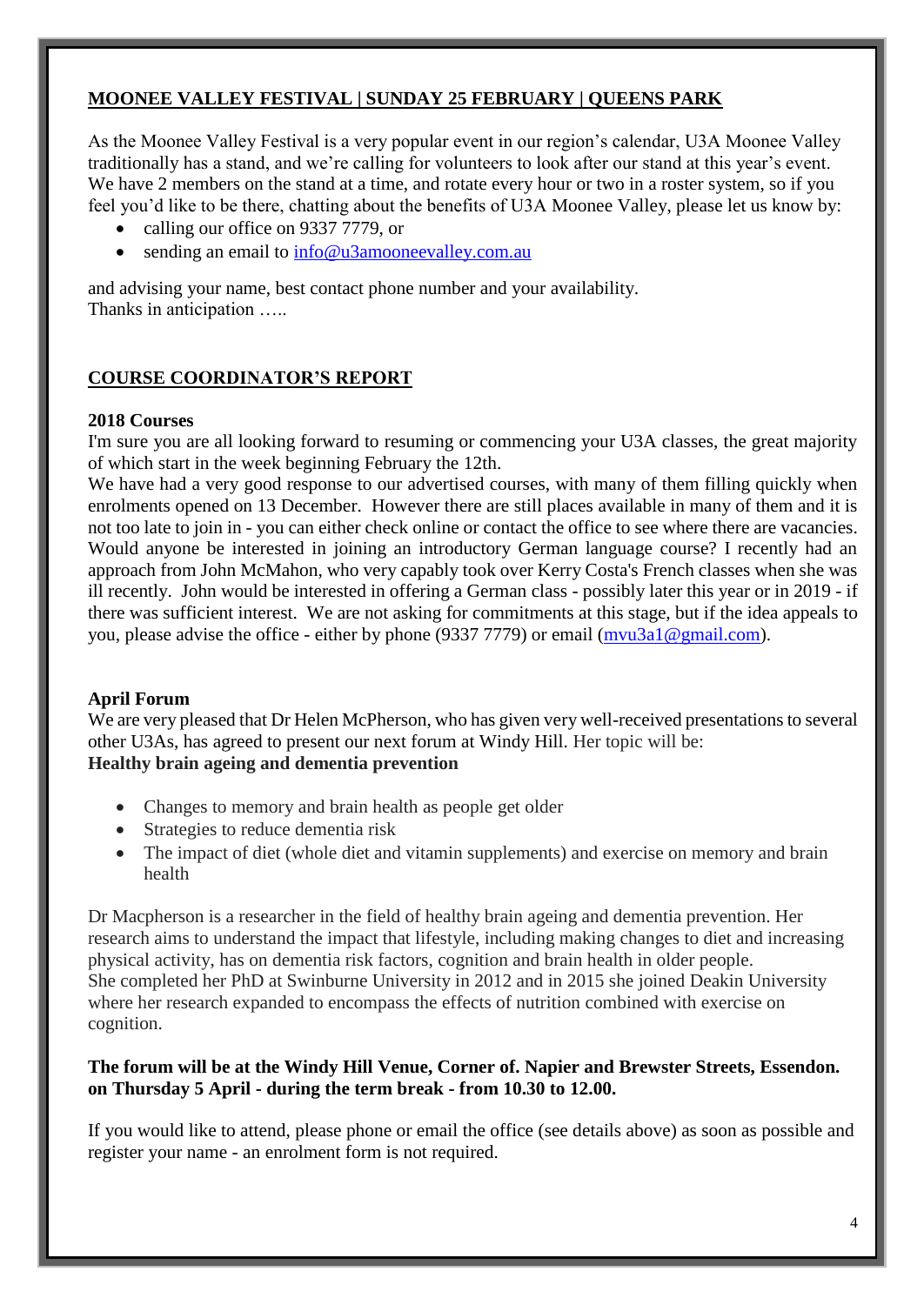After the presentation you can join us for lunch if you wish at the Terrace Bistro. The prices are very reasonable and there is a seniors menu. It is not necessary for you to book for lunch - we will check the number staying on the day.

I trust that you will all enjoy your U3A activities in 2018.

## **Geoff Miller**

# **MONTHLY LUNCHES AT ANGLERS TAVERN**

All U3A Moonee Valley members are invited to attend the monthly lunches which are held on the **third Thursday** of each month except December.

> Venue: The Bistro Anglers Tavern 2 Raleigh Road Maribyrnong

Time: From 12.00 noon onwards

There is plenty of parking around the hotel and the West Maribyrnong #57 tram stops at the door.

There is no set menu for the lunch - everyone chooses and pays for their own food and drink. It is up to you to decide whether you wish to indulge in a full meal or opt to choose from the Seniors Menu. Prices for Seniors meals are:

| 1 course (Main)                                 | \$15.90 |
|-------------------------------------------------|---------|
| 2 courses (Entrée and Main OR Main and Dessert) | \$18.90 |
| 3 courses (Entrée, Main and Dessert)            | \$21.90 |

Servings are very generous – you will not have to cook that night!

| 2018 lunch dates are: | 15 February | 19 July      |
|-----------------------|-------------|--------------|
|                       | 15 March    | 16 August    |
|                       | 19 April    | 20 September |
|                       | $17$ May    | 18 October   |
|                       | 21 June     | 15 November  |

If you are interested in attending these lunches, please phone us on **9338 8715** or email to **[magmaj16@gmail.com](mailto:magmaj16@gmail.com)** by the preceding Friday.

**Although these lunches are not "official classes" where you need to enrol or attend every lunch, we do ask you to let us know each month you plan to attend.** You may bring along non-members to the lunches – just let us know the number of those attending when you contact us.

## **Margaret and Maurice Majurey**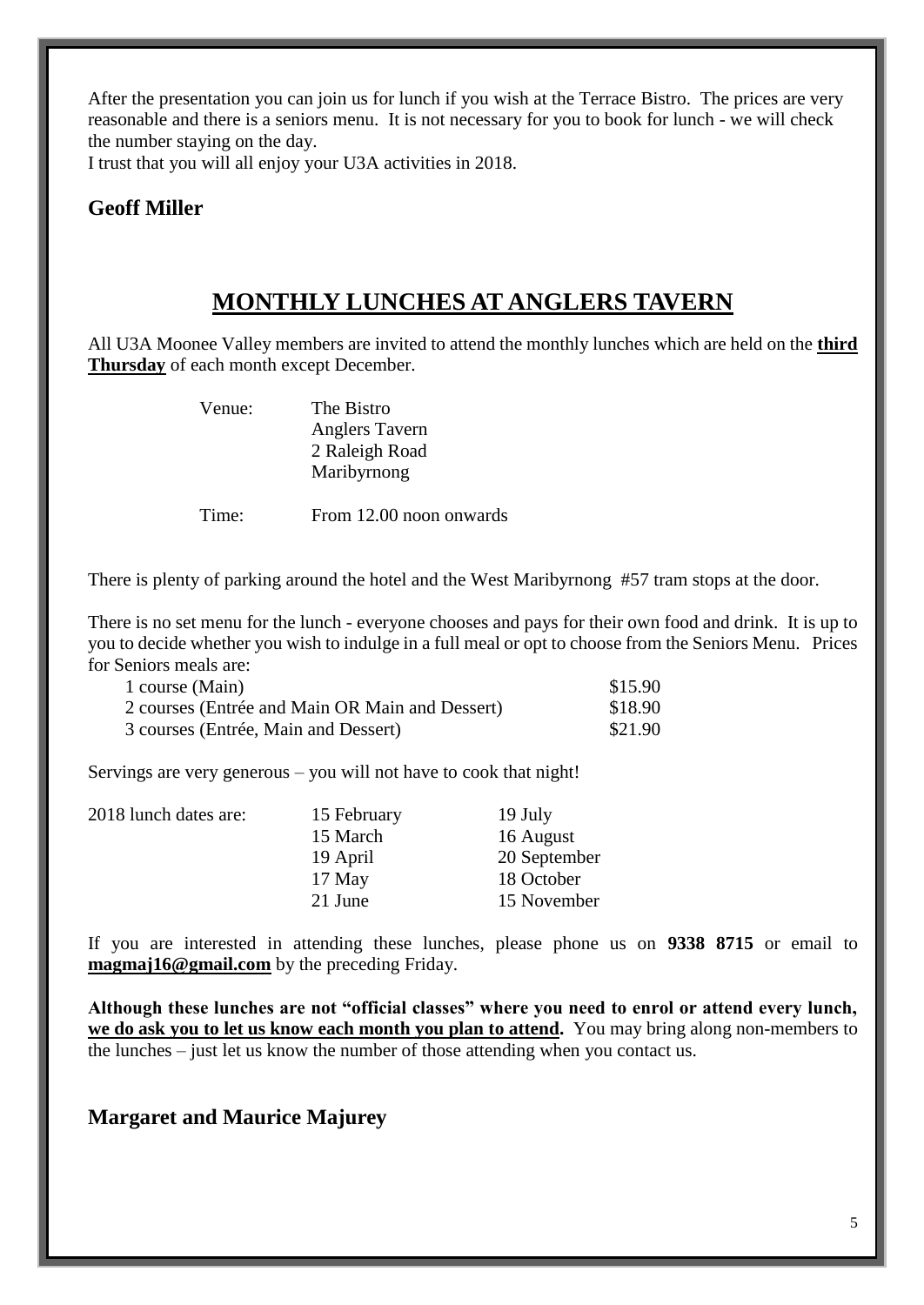## **OFFICE MANAGER'S REPORT**

#### Welcome to 2018

The Committee of Management and I would like to thank all members, both returning and new, who have volunteered to open the Office from Monday to Friday.

The Office opened on the 29th January and will close on the 29<sup>th</sup> March for the Term 1 break and reopen on the 16th April.

The voice on the phone is often the first personal contact someone has with our organisation and we are very proud of the professional manner and dedication of our Office Volunteers and the efficiency in handling all kinds of enquiries. Messages left on voice mail are monitored regularly.

We would like to have more volunteers, especially for emergency duty, as well as rostered office duty. If you are able to help or wish to find out more about being a volunteer, please contact me on email: [officecomv@gmail.com](mailto:officecomv@gmail.com) or 0410 435929.

## **Marjorie Ridley**

## **SOCIAL ACTIVITIES**

The following activities and theatre bookings have been organised to provide interesting places for members to visit, opportunities to meet and mix with other members and to see popular shows at a reduced price when the performances come to Melbourne.

When participating in a *U3A social activity,* members are welcome to bring non-members with them.

#### **1. Wednesday 21st March 2018 at 10.30am**

#### **Tour of the Old Treasury Building**

Join the personally guided tour of the Old Treasury Building to discover some of its treasures. The tour will include the Executive Council Chamber and the historic gold vaults in the basement. View the rare photographic panorama of Melbourne from 1862 and the 1920's. Visit the former Chief Secretary's Office and temporary exhibit on the Wild Colonial Boys. Discover significant archival documents on loan from the Public Records Office. (There is a lift available for those who are unable to cope with stairs}

**Departure:** The Old Treasury Building is located at 20 Spring Street. The tour will commence from the rear of the building. Further instructions will be provided in the letter of confirmation for the tour.

**Lunch** After the tour you might like to join other U3A members for lunch at 12.00 noon, at your own cost, at the Treasury Deli situated at 1 McArthur Street Melbourne

#### **Cost of tour** \$9.00.

This tour requires a minimum of 8 participants and there is an upper limit of 60 persons for it to proceed.

*To participate, complete the booking slip and return this together with the payment of \$9.00 per person and a stamped, self-addressed envelope and post it to U3A Moonee Valley PO Box 459 Moonee Ponds, Vic 3039 by Friday 2nd March 2018.*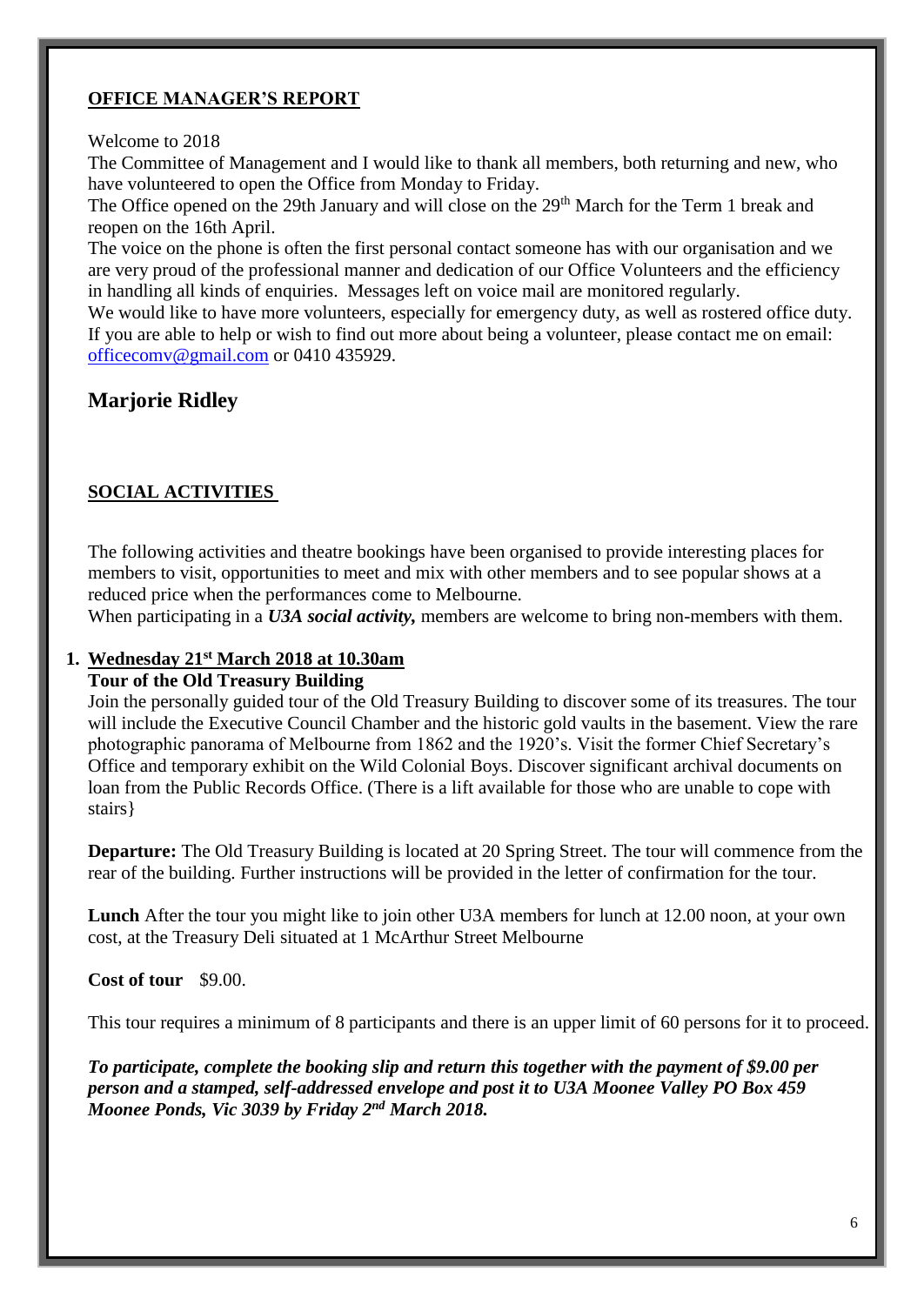## **2. Thursday 19th April 2018 at 10.30am**

#### **"World of the Book" Tour at the State Library of Victoria Tour**

**(***Closing date Friday the 30th March 2018)*

Join the free guided tour of the magnificent domed La Trobe Reading Room and see highlights of the [World of the book](https://www.slv.vic.gov.au/whats-on/world-book) exhibition. See rare and significant works that showcase the history of book design, production and illustration from the Middle Ages to today. New items and stories are now on display in this exhibition, revealing different aspects of the Library's Rare Books collection. Highlights include key works of philosophy and science that changed the world, atlases and maps from European voyages of discovery, some of the earliest uses of photography, stunning modern artist books, as well as selected highlights from the [John Emmerson collection](https://www.slv.vic.gov.au/search-discover/explore-collections-theme/history-book/emmerson-collection) of 17th-century printed works.

**Departure:** The State Library is located at 328 Swanston St, Melbourne VIC 3000. The tour will commence from the foyer of the Library where we will meet our volunteer guide.

**Lunch** After the tour you might like to join other U3A members for lunch at 12.00 noon, at your own cost, at Mr Tulk Café, the library's café, which has been named after the Library's first librarian Augustus Talk,.

#### **Cost of tour** Nil

This tour which runs for approximately an hour requires a minimum of 6 participants and there is an upper limit of 15 persons for it to proceed.

*To participate, complete the booking slip and return this together with a stamped, self-addressed envelope and post it to U3A Moonee Valley PO Box 459 Moonee Ponds, Vic 3039 by Friday 30th March 2018.*

#### **3. Wednesday 18th July 2018 at 1pm Theatre tickets to the musical "The Wizard of OZ" at the Regent Theatre**

We're off to see the most magical adventure of them all. **SECT** follow the yellow brick road over the rainbow and into Andrew Lloyd Webber's new production of The Wizard of Oz. Developed from the ever popular MGM screenplay this production, totally reconceived for the stage, contains all the muchloved songs from the Oscar winning movie score, all the favourite characters and iconic moments, plus a few surprises along the way. So don't miss this magical new version of a timeless classic. The cast includes Anthony Warlow as the Wizard and Professor Marvel, Samantha Dodemaide as Dorothy and leading ladies Lucy Durack as Glinda and Jemma Rix as Miss Gulch and the Wicked Witch of the West.

**Tickets:** We have a total of 35 tickets in rows F&G in the stalls. The group booking requires that we sell a minimum of 10 tickets.

**Cost** of the tickets is \$70.00 per person. Options for how to pay are listed below.

*To participate, complete the booking slip and return this together with the payment of \$70.00 per ticket and a stamped, self-addressed envelope and post it to U3A Moonee Valley PO Box 459 Moonee Ponds, Vic 3039 by Friday 4th May 2018.*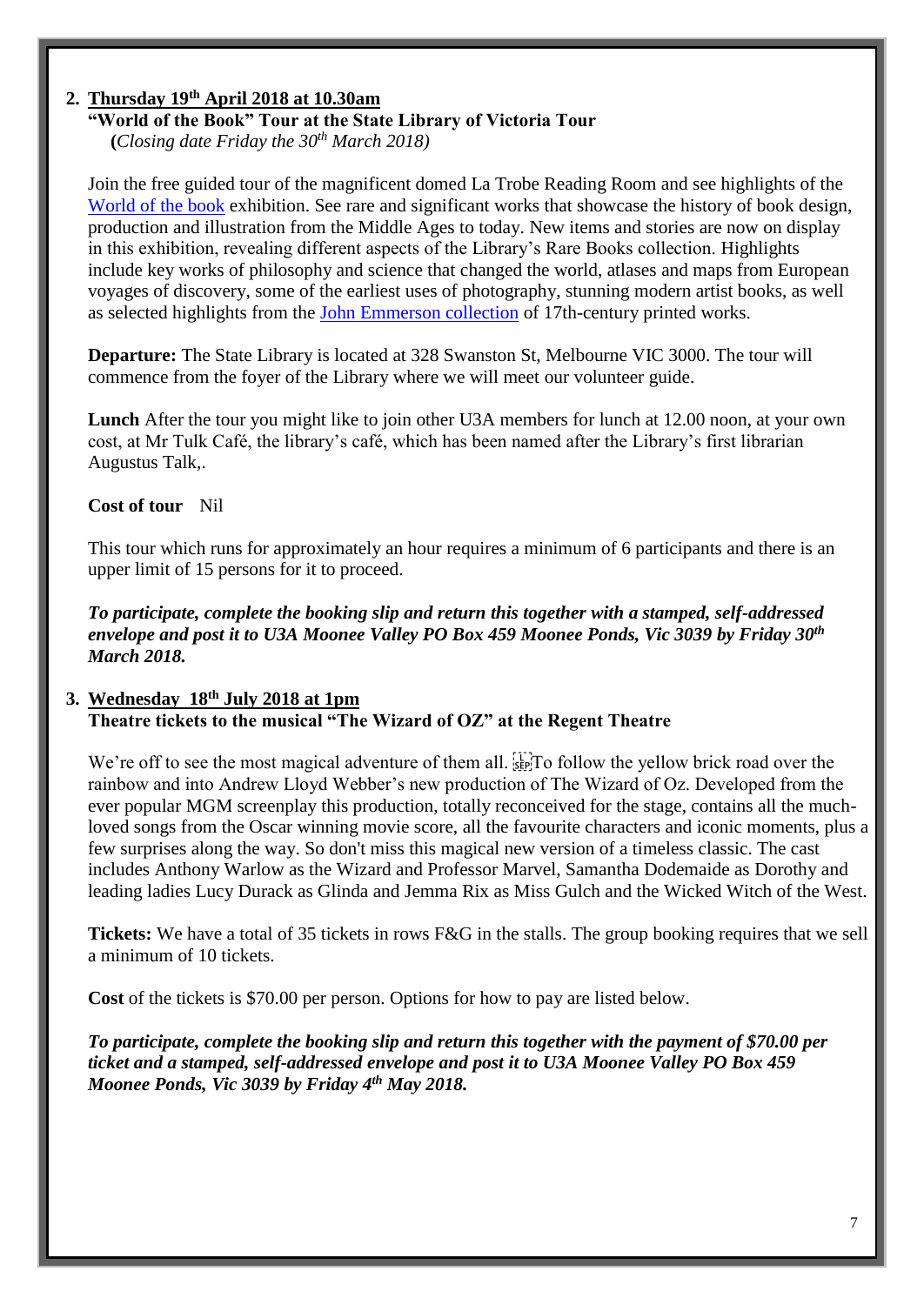## **4. Wednesday 15th August 2018 at 1pm Theatre tickets to the musical "Mamma Mia" at the Princess Theatre**

MAMMA MIA! is the ultimate feel-good musical. And now, in a stunning new production and with S.O.S, Take a Chance On Me, Dancing Queen and so many more hits you know and love make this worldwide phenomenon a fabulous performance for audiences of all ages. Set on a Greek island paradise and inspired by the story-telling magic of ABBA's timeless songs, it is a must see musical.

**Tickets:** We have 40 tickets in rows C, D, E & F in the dress circle and row E in the Grand Circle. The group booking requires that we sell a minimum of 12 tickets. Seats will be allocated in order of receipt for row C, D, E & F in the Dress Circle then row E in the Grand Circle. (There were no tickets available in the stalls when I booked. I will try and access some tickets in the stalls that may have been handed back in late May. Please indicate on the return slip if you would prefer seats in the stalls).

**Cost** of the tickets is \$60.00 per person. Options for how to pay are listed below.

*To participate, complete the booking slip and return this together with the payment of \$60.00 per ticket and a stamped, self-addressed envelope and post it to U3A Moonee Valley PO Box 459 Moonee Ponds, Vic 3039 by Friday 2nd June 2018.*

## **Please note**

## *In relation to all social activities:*

- Booking forms are on pages **10 and 11.**
- Payment can be made by cheque, money order, online via the internet or directly to our Bendigo Bank account, the details of which are:

*Account name*: U3A Moonee Valley Inc.

*BSB:* 633-000

*Account number*: 1540 51213

When paying via internet or at a bank for deposit to our account, we need a name as a reference and confirm this on your reply slip so that we can recognise where the payment came from.

- Please include a stamped, self-addressed envelope.
- Applications will be accepted in order of receipt. If oversubscribed a cheque or information on the repayment will be returned in the self-addressed envelope you provided.
- Do not worry if you do not hear from us immediately after sending in your booking. When notifying people, we wait until we have the minimum required for the activity, or with the purchase of the tickets, till after we have received the tickets, which will be after the closing date for that theatre booking.
- **No refunds will be provided,** except when the activity has been cancelled, as U3A will generally have forwarded your payment to the organisation we are visiting or the theatre to purchase the tickets. If you are unable to attend please arrange for someone else to use your ticket or take your place on the activity.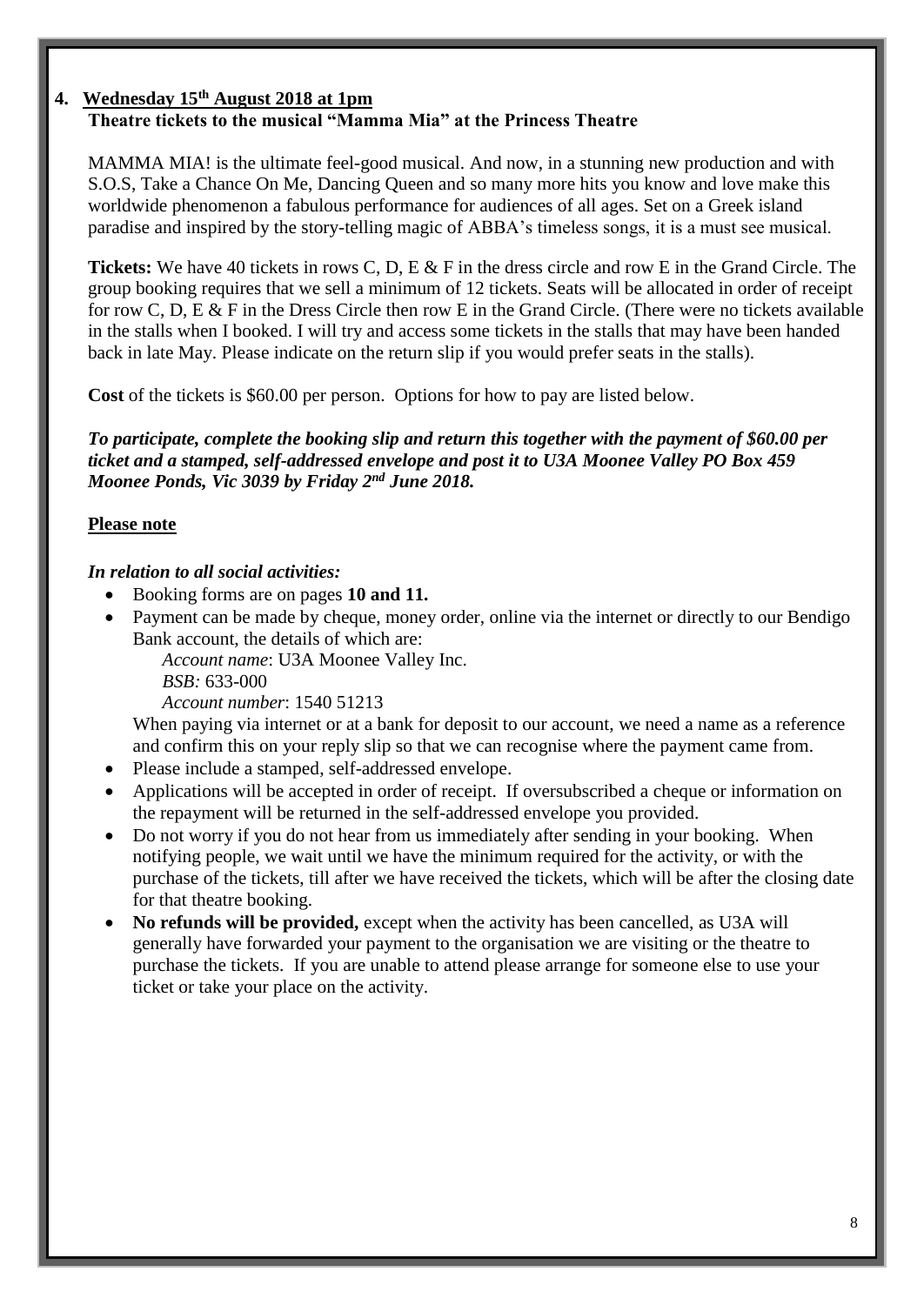# **"Pedalling for Pleasure" in 2018**

## **U3A Moonee Valley has added bicycle riding to its extensive list of classes and activities this year.**

The first of our rides will take place on Friday  $16<sup>th</sup>$  February, starting from the Riverside Café in Newsom St. Ascot Vale, and heading down the Maribyrnong River bike path to Newmarket. We plan to do morning rides like this every second Friday. On 2<sup>nd</sup> March we will go upstream to the Tea Gardens in Avondale Heights.

Other rides destinations during the year could include the following: i) More Maribyrnong River rides to Docklands, the City , and down to Williamstown;

ii) Moonee Ponds Creek rides starting from Travancore Park to Royal Park and Princes Park, Edinburgh Gardens and Clifton Hill, and out to Westmeadows; iii) Merri Creek rides to Yarra Bend, Studley Park, Ceres (East Brunswick), Coburg Lake, Northern Memorial Park (Fawkner) .

So far, there are thirteen in the group but there are still two or three spots vacant for anyone able to say "yes" to the following questions:

Are you keen to become a member of a social bike riding group? Interested in exploring our local parklands, rivers, and bay side paths? Keen on meeting new people and having fun, whilst keeping fit and healthy? Happy to ride at a leisurely pace and to stop for morning tea and a chat? You will need to have a bike in good working order, a suitable helmet, and a basic tool kit.

It would be good, too, if members of the group can take a turn at helping to support one of the selected rides during the year. This might involve a prior check on the trip conditions, where to stop for a coffee & chat, possible photo opportunities, as well as write a brief report for Contact and the U3AMV website.

# **Harry Dobson**

U3A Moonee Valley acknowledges invaluable support received from Moonee Valley City Council, Department for Victorian Communities, ACFE, Hon. Bill Shorten MP, Mr Danny Pearson MP and Mr Ben Carroll MP.







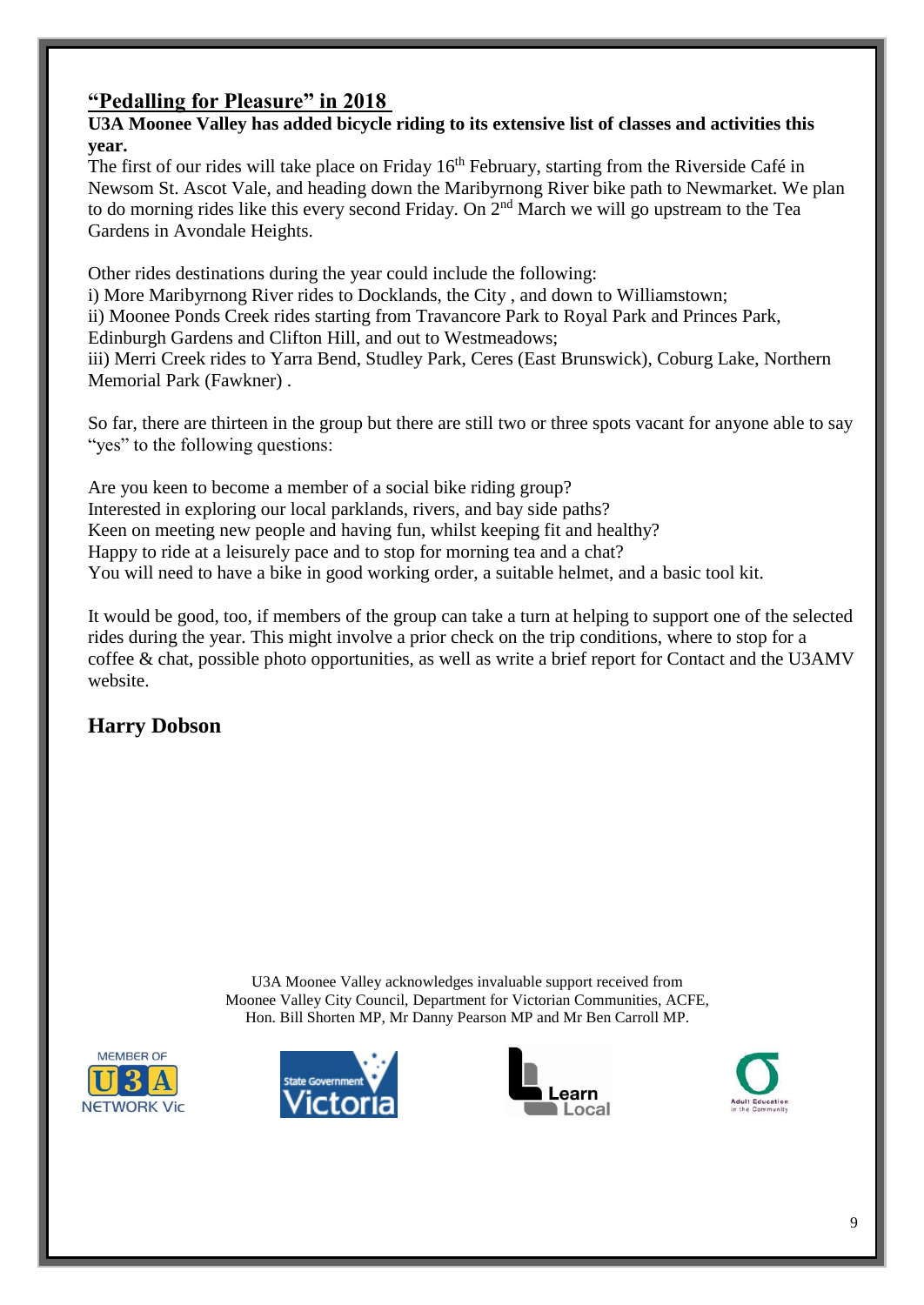# **SOCIAL ACTIVITIES BOOKING FORMS**

|                                                                                                                 | Name/s                                                                                                                                                  |
|-----------------------------------------------------------------------------------------------------------------|---------------------------------------------------------------------------------------------------------------------------------------------------------|
|                                                                                                                 |                                                                                                                                                         |
|                                                                                                                 |                                                                                                                                                         |
|                                                                                                                 | Number attending the tour $\_\_\_\_\_\_\$ g \$9.00 per person = \$                                                                                      |
|                                                                                                                 | I will <i>I</i> I will not be joining the group for lunch at the Treasury Deli. (Please circle your intention)                                          |
| ( ) Cheque/money order.                                                                                         | Method of payment for the above amount (please tick)                                                                                                    |
| reference.                                                                                                      | $( )$ Bank deposit – reference number/name<br>() Payment via internet or at a bank for deposit to our account. In each case we need a name as           |
|                                                                                                                 |                                                                                                                                                         |
|                                                                                                                 | Please find enclosed a cheque/money order or reference name from bank deposit or internet banking and a                                                 |
|                                                                                                                 |                                                                                                                                                         |
| 2.                                                                                                              | State Library of Victoria "World of the Book" Tour on Thursday 19th April 2018 at 10.30am.<br>(Closing date Friday the $30th$ March 2018)               |
|                                                                                                                 | Address                                                                                                                                                 |
|                                                                                                                 |                                                                                                                                                         |
|                                                                                                                 |                                                                                                                                                         |
|                                                                                                                 | I will <i>I</i> I will not be joining the group for lunch at the Mr Tulk Café. . (Please circle your intention)                                         |
| stamped, self-addressed envelope.<br>Number attending the tour _______<br>( ) Cheque/money order.<br>reference. | Method of payment for the above amount (please tick)<br>() Payment via internet or at a bank for deposit to our account. In each case we need a name as |